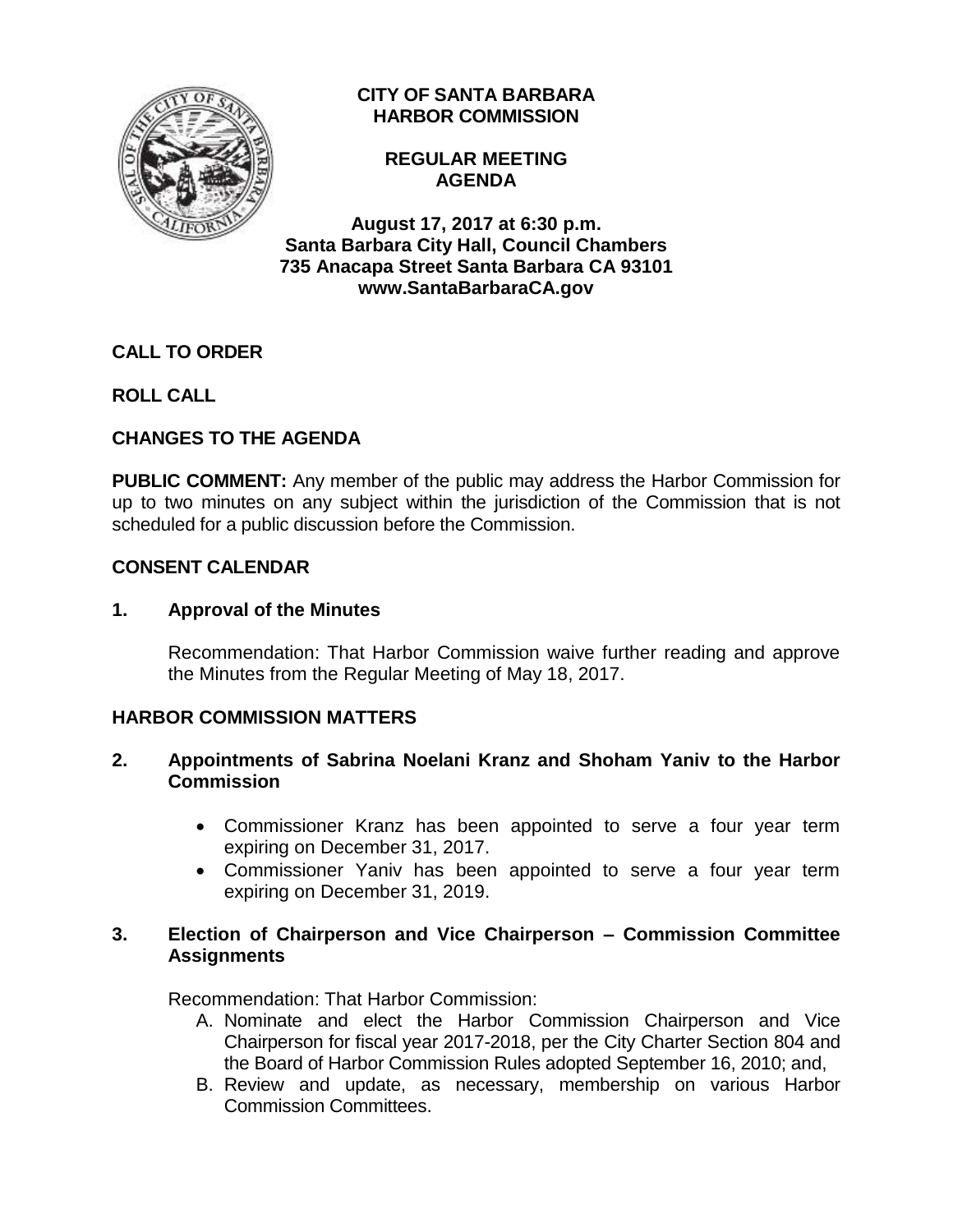Harbor Commission Agenda August 17, 2017 Page 2

### **DEPARTMENT UPDATE**

#### **4. Director's Report**

- Council Actions
- Electric Tricycles
- Tentative Agenda Items for the September Meeting

### **5. Business Services Report**

- Castillo Street Undercrossing to Open Soon
- Fiscal Year 2018 Budget Adopted

### **6. Facilities Management Report**

- Stearns Wharf Heavy Timber and Pile Replacement
- Minor Capital Improvement Projects
- UCP Work Inc.

#### **7. Harbor Operations Report**

- Boating Accident at Stearns Wharf
- And Another Boating Accident...
- Record Vendor Attendance at Harbor Nautical Swap Meet
- Recap: Fourth of July Celebration
- Recap: King Harbor Race
- $\bullet$  Harbor and Seafood Festival Saturday, October 14<sup>th</sup>

### **NEW BUSINESS**

### **8. Lease Agreement with Harbor Market**

Recommendation: That Harbor Commission review and recommend to City Council approval of a five-year lease with one, five-year option with Lisa Clagg and Shawna Franks, doing business as Harbor Market, for the 676 square foot convenience store located at 125 Harbor Way, Suite 8, at a base rent of \$2,303.70 per month, subject to annual Cost of Living adjustment, or 6% of gross sales, whichever is greater.

### **COMMISSION/STAFF COMMUNICATIONS**

### **ADJOURNMENT**

**AMERICANS WITH DISABILITIES ACT:** If you need auxiliary aids or services or staff assistance to attend or participate in this meeting, please contact the Waterfront Administrative Office at (805) 564-5531. If possible, notification at least 48 hours prior to the meeting will usually enable the City to make reasonable arrangements. Specialized services, such as sign language interpretation or documents in Braille, may require additional lead time to arrange.